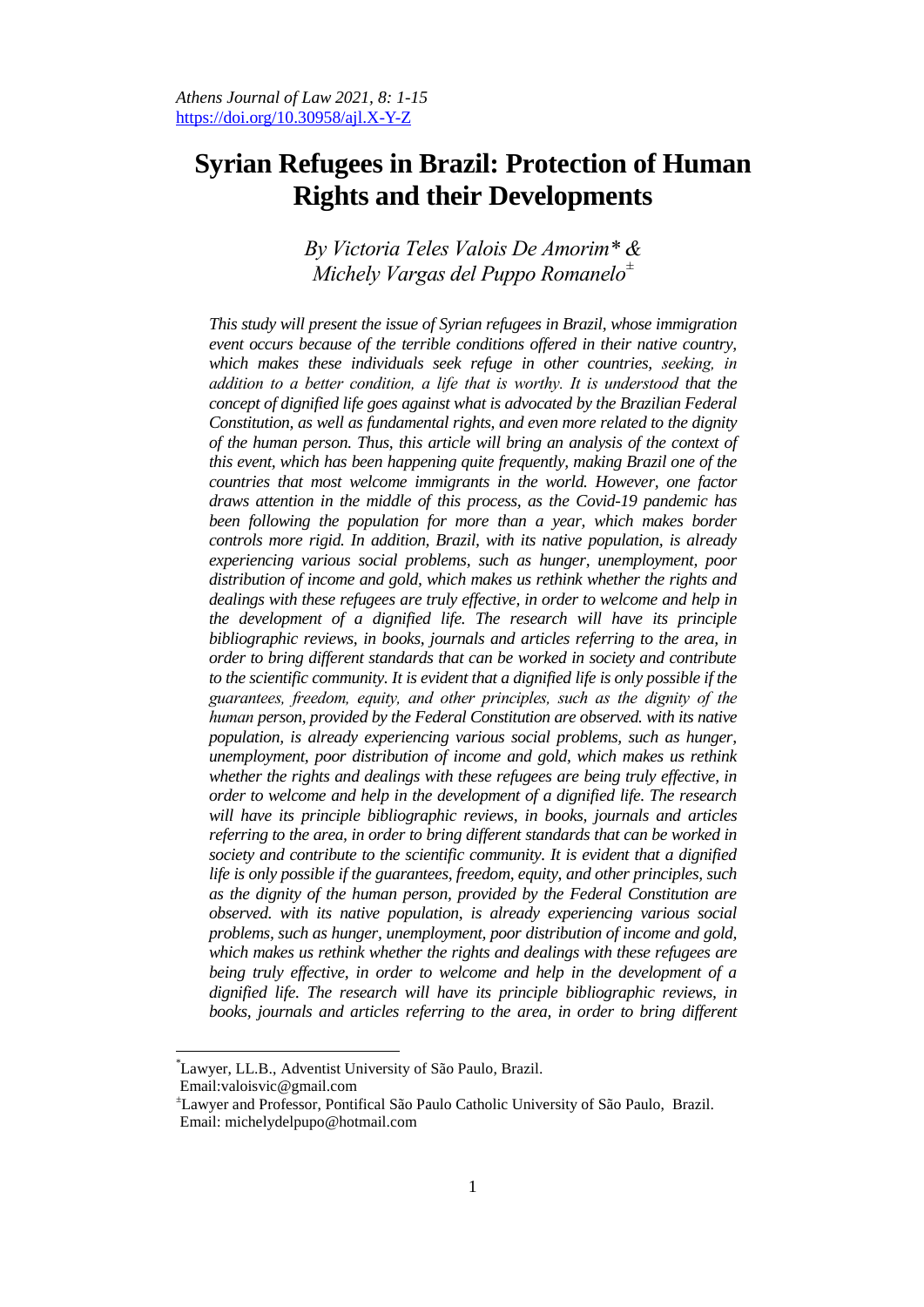# *Vol. X, No. Y Amorim & Romanelo: Syrian Refugees in Brazil:Protection of Human…*

*standards that can be worked in society and contribute to the scientific community. It is evident that a dignified life is only possible if the guarantees, freedom, equity, and other principles, such as the dignity of the human person, provided by the Federal Constitution are observed. Poor distribution of income and gold, which makes us rethink whether the rights and dealings with these refugees are being truly effective, in order to welcome and help in the development of a dignified life. The research will have its principle bibliographic reviews, in books, journals and articles referring to the area, in order to bring different standards that can be worked in society and contribute to the scientific community. It is evident that a dignified life is only possible if the guarantees, freedom, equity, and other principles, such as the dignity of the human person, provided by the Federal Constitution are observed. poor distribution of income and gold, which makes us rethink whether the rights and dealings with these refugees are being truly effective, in order to welcome and help in the development of a dignified life. The research will have its principle bibliographic reviews, in books, journals and articles referring to the area, in order to bring different standards that can be worked in society and contribute to the scientific community. It is evident that a dignified life is only possible if the guarantees, freedom, equity, and other principles, such as the dignity of the human person, provided by the Federal Constitution are observed. The research will have its principle bibliographic reviews, in books, journals and articles referring to the area, in order to bring different standards that can be worked in society and contribute to the scientific community. It is evident that a dignified life is only possible if the guarantees, freedom, equity, and other principles, such as the dignity of the human person, provided by the Federal Constitution are observed. The research will have its principle bibliographic reviews, in books, journals and articles referring to the area, in order to bring different standards that can be worked in society and contribute to the scientific community. It is evident that a dignified life is only possible if the guarantees, freedom, equity, and other principles, such as the dignity of the human person, provided by the Federal Constitution are observed.*

**Keywords:** *Refugees; Syria; Human rights; Dignity of human person; Warranties.*

#### **Introduction**

The conflicts in Syria have been going on since 2011, when the dictatorial regime of Bashar Al Assad, who confirmed its permanence after the death of his father, and opponents of the regime clashed over divergent political positions.

According to Ramos<sup>2</sup>, the direct causes for this revolt were: "corruption, nepotism, embezzlement, illicit enrichment, influence peddling, vote buying, forgery of contracts and other documents, tax evasion, embezzlement public funds". Another point mentioned by this author is the economic issue, "underdevelopment, poverty and injustice: poor distribution of wealth; monopolisation of public budgets for projects without repercussions on

1

<sup>2</sup> Ramos (2013) at 32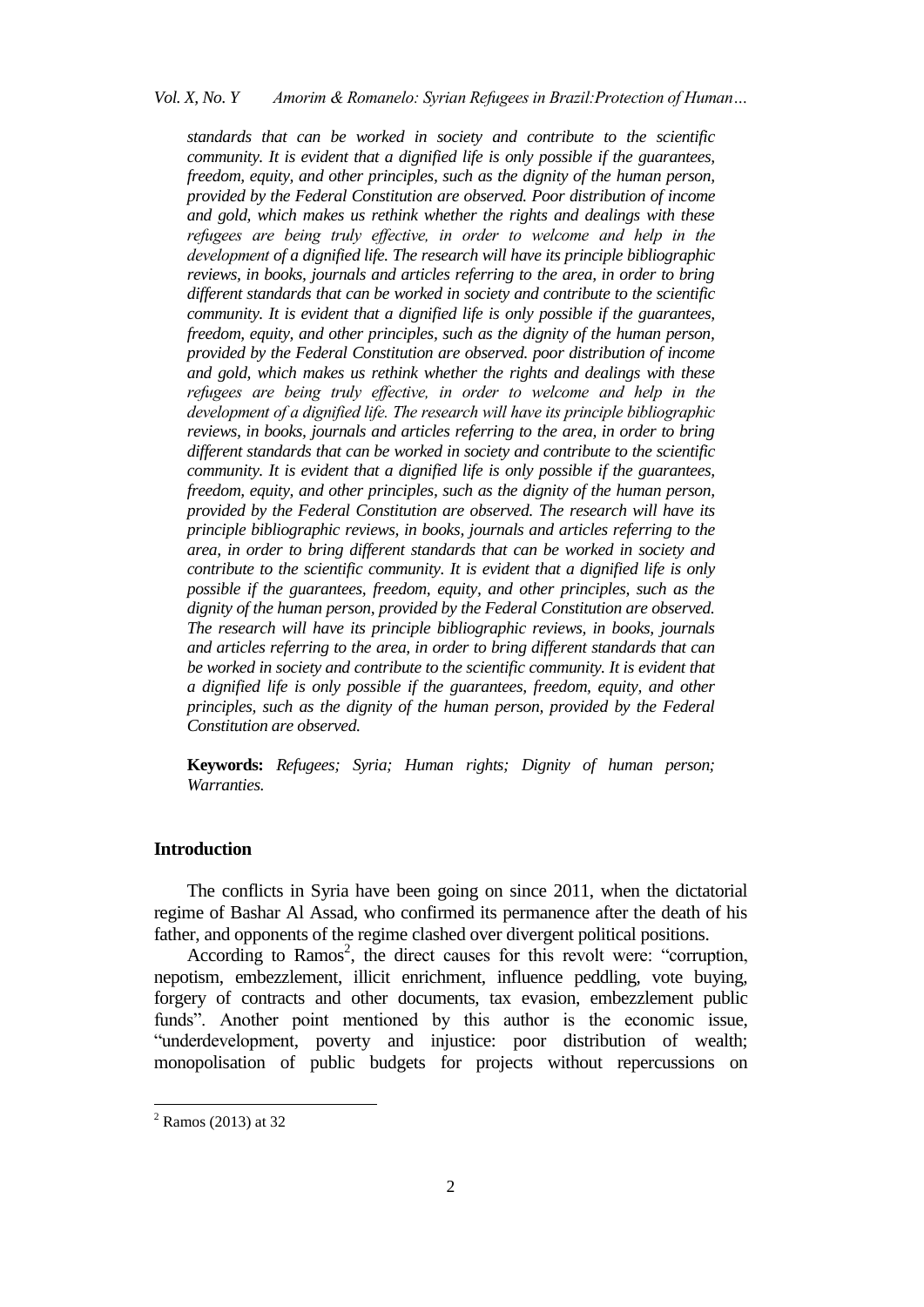development" and with this insecurity it also generates some discomfort due to economic stagnation.

The issue of Syrian immigration to Brazil is already beginning to be a tiring one. Upon arrival, they face many difficulties with the border, bureaucracy with documentation and legalisation, added to the language barrier. Safety, health and education are basic guarantees that are often neglected by Syrians, violating not only internal norms but also the protection of human rights.

In view of the problems presented in relation to the issue of immigration from Syria and the problems the country is going through, it is intended to answer the following issue: What are the consequences of the violation of human rights in the face of Syrian refugees in Brazil?

However, some hypotheses are raised, as, to resolve the issue of Syrian refugees, the government needs to implement social inclusion programs, professional monitoring since the arrival of the immigrant in Brazil, guarantee housing, security, good infrastructure, health and education quality public, an intensive language course, professional courses, among other welcoming and sensitive behaviours, to ensure the dignity of the human person.

Based on this, the main objective of this research is to analyse the public and protection policies for refugees and their codified rights guaranteed by the host country and by international law. However, to do so, it will be necessary to trace the causes that generated the war in Syria, verifying the consequences of this exodus from the conflicts, analysing why some Syrians chose Brazil as a refuge. From this, it is intended to list the main problems regarding the arrival of Brazil, checking if there is the application of the refugee statute or violation of essential rights, demonstrating, in addition to the ways in relation to reception, if Brazil is flawed in public policies insertion, and in this context, what can be improved.

This research is justified by the fact that the situation of refugees is something that has a lot of impact. After all, leaving your country of origin, with a culture you are already used to and a language that is easy, your own comfort zone, is not easy. When it comes to Syrian immigrants, the situation is even more emergency, as it is analysed that there has been a war since 2011, which has already resulted in the death of many Syrian residents, a trauma for the many children victims of this inhumane confrontation. Brazil has been one of the countries that has hosted thousands of refugees since the war began, and has given a humanitarian lesson when it comes to receiving immigrants, how easy it is to get visas for refugees from Syria, assistance to those in need and their social inclusion.

The methodology adopted in this research is a literature review based on books, scientific articles and journals relevant to the area chosen for the work, through research and reading, whose purpose will be to bring different patterns that can serve as an example and to be worked on in society. For this, articles and magazines will be used, in order to bring up to date issues and new approaches, however books will also be used, to bring a historical concept to the approached theme. The study will have a deductive character, since it is a literature review, requiring the crossing of all research that is carried out on the subject.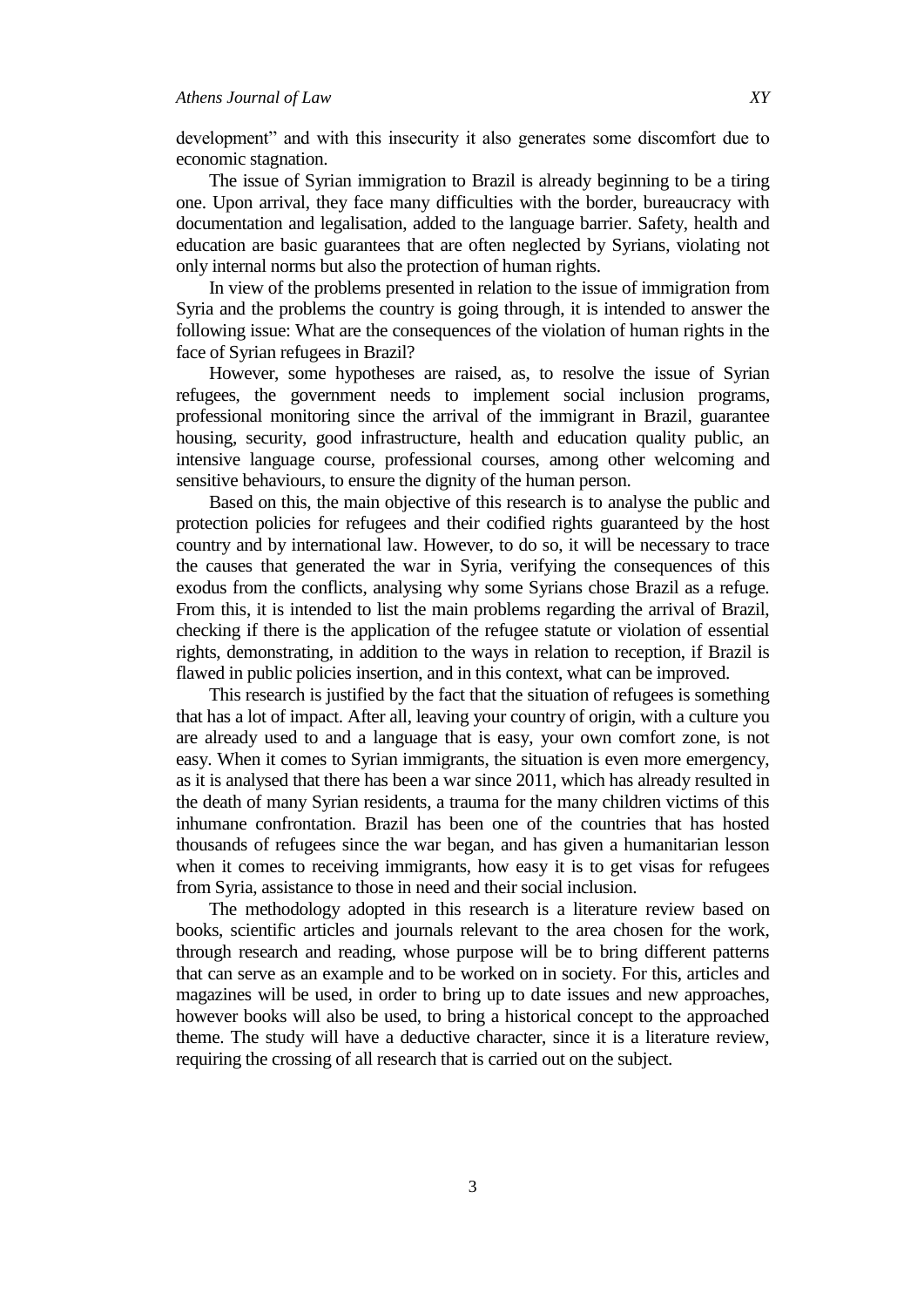### **Conflicts in Syria**

The conflicts in Syria, which have grown exponentially year after year since 2011, are causing widespread civil war, generating disastrous humanitarian effects, forcing the exodus of citizens to countries that welcome them and provide the bare minimum for a decent life.

The only viable way out would be refuge in places that make security, protection of human rights and dignity possible. When analysing the trajectory of an immigrant, we realise the complexity that resides in the decision to migrate. Deciding to live in a country with a language, culture, lifestyle and worldview, among other various difficulties, to escape from a war that causes the terror of so many deaths and destruction. Brazil has struggled with the resources available to receive refugees in the best way, with complete security and full protection of their rights.

With the increase in the flow in Brazil, the government adopted measures to facilitate the entry of these immigrants into the territory and their insertion into Brazilian society. In September 2013, CONARE published Resolution No. 17, which authorised Brazilian diplomatic missions to issue a special visa to people affected by the conflict in Syria, in light of serious human rights violations<sup>3</sup>.

But in Brazil there are still many problems to be solved, such as better methods of inserting refugees into society, bureaucracy at the borders, as well as the lack of Portuguese language, contempt of local inhabitants as to their origin, troubled displacement, violence and prejudices suffered, in addition to poor hygiene, such as the lack of potable water and open sewers in many refugee camps, as Andrade<sup>4</sup> says.

The first immigrants who arrived in Brazil were called settlers, and as they had some ease with trade, they migrated to centres and started to work in new lands, the author also says that during the beginning of the conflict in 2011 until 2013, the rate of refugees obtained an increase from 17 to 261, reaching 2,730 refugees in Brazil by the year 2013, according to the National Refugee Committee<sup>5</sup>.

Brazil has made a great effort to ensure the protection of refugees, expanding its measures, focusing on legislation for the protection of refugees, public assistance measures, thus becoming pioneers at the international level to be concerned with regulations for the protection of immigrants.

According to UNHCR<sup>6</sup>, Brazil is one of the countries that most welcome immigrants, with a total of 35,790 asylum seekers and refugees, about 30.61% of the total of displaced Syrians in the year 2015.

Faced with all the tragedy of Syrian refugees, an analysis is indispensable, regarding the protection guaranteed by the 1951 Refugee Statute, the 1967 protocol and the ANCUR Statute, which was insufficient in terms of its effective

 $\ddot{\phantom{a}}$ 

 ${}^{3}$ Getirana & Lima (2018) at 422.

 $4$ Andrade (2011) at 127-129.

 ${}^{5}$ Lacerda. Silva & Nunes (2015) at 105.

 $6$ UNHCR (2015) at 57-63.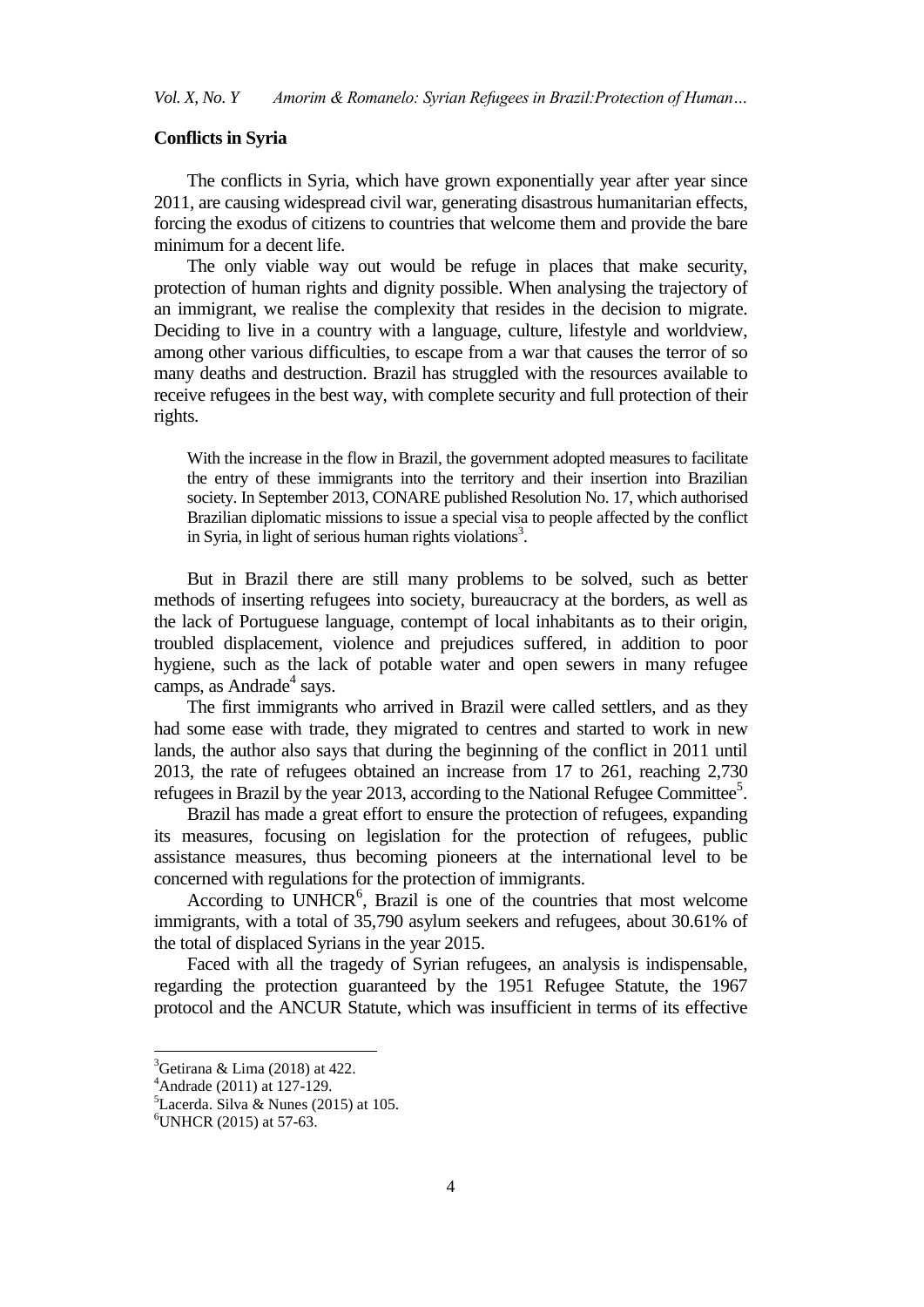public policies. According to Andrade<sup>7</sup>, human rights is the prism, the foundation for the protection of refugees, but without forgetting the atypical situation that is forced immigration, in which the relevance of the status of refugees and signed treaties is fundamental. in favour of their protection.

It is understood that there is no possibility of protecting refugees without preserving the protection of human rights, especially the issue of Syria, which, due to its complications, end up generating a coerced exodus, not allowing so many choices for those who, for now, are politically persecuted or affected by the consequences of war in nearby regions. A practical application of this right is necessary, as only guaranteeing the right in theory will not really help, but with the implementation of services that provide benefits to refugees in the social sphere, it will ensure that they can enjoy some of the rights guaranteed by the constitution, human rights, and the Refugee Statute.

For an effective integration of refugees in Brazil, it is necessary to learn the Portuguese language, employment, access to public services, realisation of citizen's rights, good coexistence with the surrounding community and involvement with politics, as well as self-improvement with vocational courses, curriculum improvement and guidelines focused on the labour market are attempts at inclusion. As well as public bodies whose function is to register refugees for work vacancies, see Getirana & Lima<sup>8</sup>.

With the context of the pandemic, new challenges arise regarding the protection of these refugees and the constant struggle to find refuge in countries. Due to the growing continuation of violence in Syria, there is a significant displacement of Syrians in a situation of forced immigration, and while the scenario is still unstable, the numbers could increase, but UNHCR estimates that the displacement has already exceeded 80 million in the first half of 2020, being considered the country with the second highest number of internal displacements<sup>9</sup>.

With over 6 million Syrian IDPs in the year 2020, the total number of Syrian refugees accounted for around 612,382,693. UNHCR predicts that the 2021 scenario will be different, with significant drops in the number of new displacements, due to restrictions due to COVID-19, such as the closing of borders in many countries $10$ .

#### **Statute of Refugees**

In order to expand the protection of refugees, the UN, in 1967, drafted the Protocol on the Status of Refugees, expanding the provisions of the 1951 United Nations Convention on the Status of Refugees, offering protection to all refugees and not only to those from World War II.

The 1951 Statute defined in its article 1 that the concept of refugee is understood as being the person who, due to well-founded fears of persecution due

 $<sup>7</sup>$ Andrade (2011) at 129.</sup>

<sup>&</sup>lt;sup>8</sup>Getirana & Lima (2018) at 422-426.

<sup>9</sup>UNHCR (2020).

 $10$ UNHCR (2021).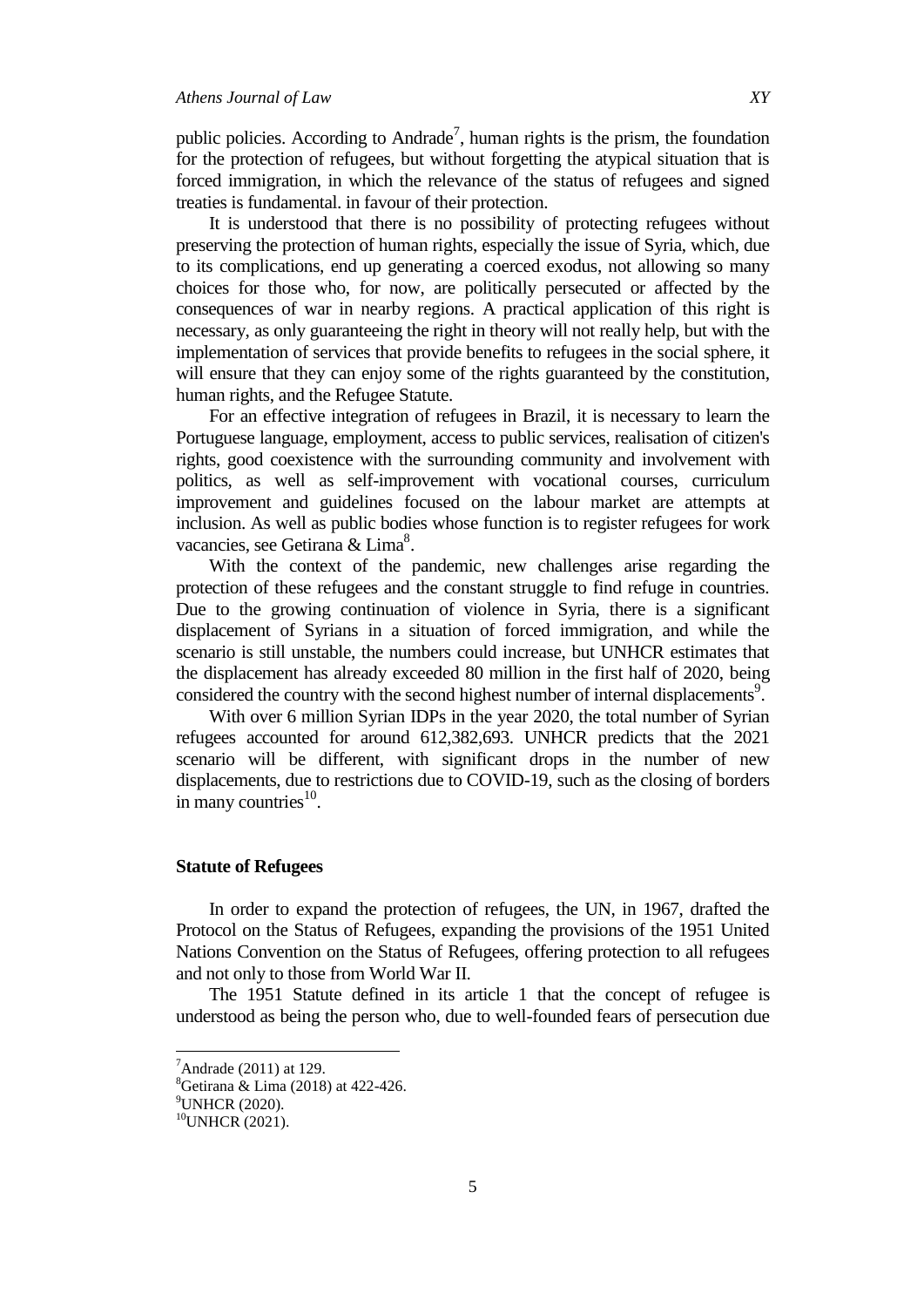to his race, religion, nationality, association with a certain social group or political opinion, is if outside their country of origin and who, due to such fears, cannot or does not want to return to their place of origin (UN, 1951).

In this sense:

Art. 1: Paragraph 1 For the purposes of this Convention, the term "refugee" shall apply to any person: c) Who, as a result of events occurring before January 1, 1951, and fearing persecution for reasons of race, religion, nationality, social group or opinions political, if he is outside the country of his nationality and that he cannot or, because of that fear, does not want to avail himself of the protection of that country, or that, if he has no nationality and is outside the country in which he had his habitual residence as a result of such events, he cannot or, due to such fear, does not want to return to it. Paragraph 2. For the purposes of this Convention, the words "events occurring before January 1, 1951", of article 1, section A, may be understood in the sense of or a) Events occurring before January 1, 1951 in Europe. b) Events occurring before January 1, 1951 in Europe or elsewhere.

According to the Refugee Statute, put into force by the Vienna Convention in 1951:

[r]efugee is any person who, out of well-founded fear of persecution for reasons of race, religion, nationality, belonging to a particular social group or political opinion, is outside their country of nationality and is unable, or due to such fear, it cannot avail itself of the protection of such a country; or that, having no nationality and being outside the country of their habitual residence, they are unable, or due to such fear, cannot return to the country.

In this sense, it can be said that the Syrian population is part of the refugees, who are victims of atrocities, due to the conflicts existing in their country, making that beyond the question of human dignity, there is not even religious freedom, because those who are against the government are persecuted.

Brazil is one of the pioneers in relation to human rights on the Refugee Statute, and the Brazilian refugee law No. 9,474/97 created the National Committee for Refugees $^{11}$ , the main body that assists refugees, including documents, freedom of movement within the territory and other rights. $^{12}$ 

For this reason, the country leads the ranking of refugees from Syria, as this population believes that a better quality of life, work and dignified life will be possible, as well as protected rights.

Human dignity is a seismograph that indicates what constitutes a democratic legal order - that is, precisely the rights that citizens of a political community have to grant themselves so that they can respect each other as members of a voluntary association of free and equal persons. Only the guarantee of these human rights confers the status of citizens who, as subjects of equal rights, have the right to be respected in their human dignity<sup>13</sup>.

 $\ddot{\phantom{a}}$ 

 $11$ CONARE.

<sup>12</sup>UNHCR (2015).

 $13$ Habermas (2012) at 37.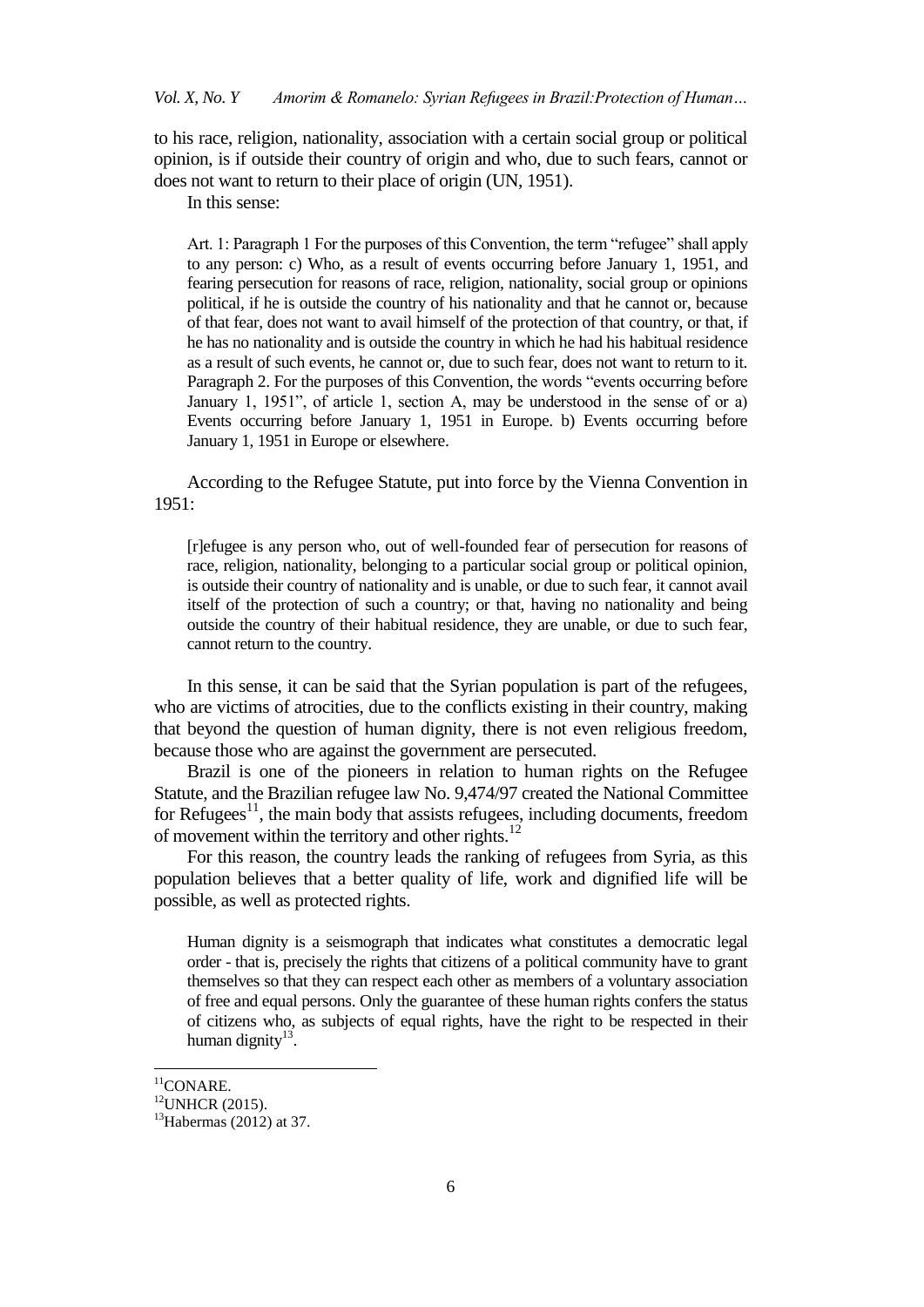In line with Art. 1, paragraphs 4, 5 and 6 of the 1951 Convention, art. 3 of Law 9,474/1997, provides for situations in which the benefit of refugee status will not be granted:

Art. 3. Individuals who: I – already enjoy protection or assistance from a United Nations body or institution other than the United Nations High Commission for Refugees – UNHCR;  $II$  – are resident in the national territory and have rights and obligations related to the condition of Brazilian national;  $III$  – have committed a crime against peace, war crime, crime against humanity, heinous crime, participated in terrorist acts or drug trafficking;  $IV -$  are found guilty of acts contrary to the purposes and principles of the United Nations.<sup>14</sup>

For Barreto, regarding the necessary documentation:

Upon arriving in Brazil and requesting refuge, there is no documentation, any type of paper, proving that the minor has some kinship with the asylum seeker. These children were saved from military attacks and managed to reach Brazil. Thus, it constitutes a device of great legal intelligence by allowing them to be considered dependents, receive a family reunion and enjoy the refugee status in the same condition as the refugee holders<sup>15</sup>.

Also, according to the same author:

The regime imposed by Brazilian law makes the procedure for recognizing refugee status a technical-legal issue, which is debated in due legal process. The institute for the international protection of refugees has a humanitarian nature and should not be a simple instrument of a state's foreign policy, migration policy, or criminal policy. Its scope must reflect a fair, efficient, rigorous and technical process of recognition, or not, of refugee status.<sup>16</sup>

The Brazilian law in its article 10, further states that:

Art. 10. The request, presented under the conditions set out in the previous articles, will suspend any administrative or criminal proceeding for irregular entry, brought against the petitioner and people from his family group who accompany him. § 1 If the refugee status is recognised, the procedure will be filed, provided that it is demonstrated that the corresponding offense was determined by the same facts that justified said recognition. § 2 For the purposes of the provisions of the previous paragraph, the asylum request and the decision on the same must be communicated to the Federal Police, which will transmit them to the body where the administrative or criminal procedure is processed $1^7$ .

On the entry of refugee women as, Soares mentions that:

<sup>&</sup>lt;sup>14</sup>Law No. 9,474, of July 22, 1997.

 ${}^{15}$ Barreto (2010) at 157.

 ${}^{16}$ Barreto (2010) at 56.

<sup>&</sup>lt;sup>17</sup>Law No. 9,474, of July 22, 1997.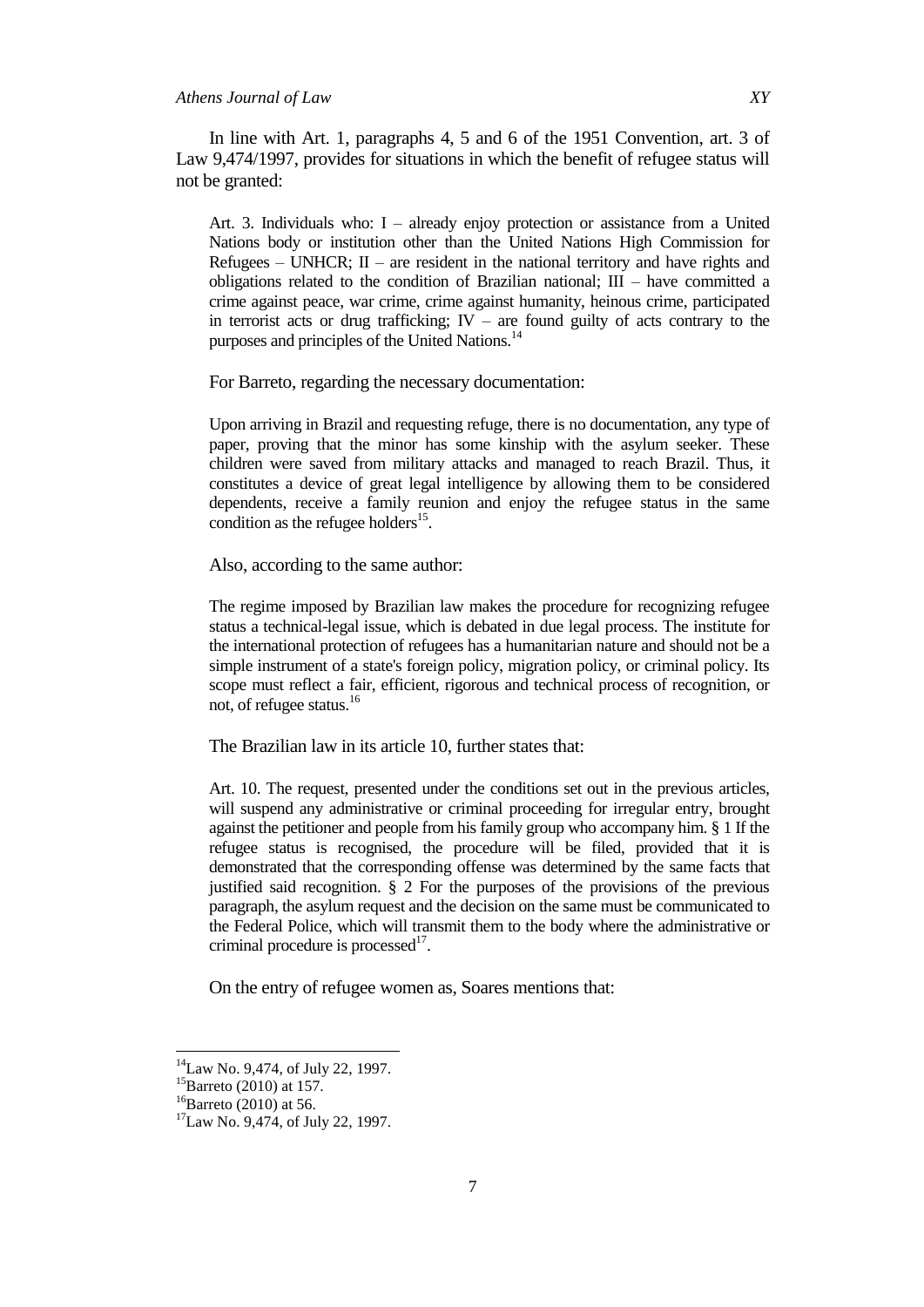# *Vol. X, No. Y Amorim & Romanelo: Syrian Refugees in Brazil:Protection of Human…*

Female applicants may, depending on the case, need medical and psychological support; moreover, in cases where they have suffered some type of sexual abuse and violence, these women should be heard by female employees, as a way of facilitating the gathering of information. Applicants with mental disorders require different analysis techniques, medical advice and indication, if proven incapacity, of a legal representative.<sup>18</sup>

In this way, it can be said that there is a positivisation of rights in relation to refugees before the legal system, however the law is not being able to guarantee access and enjoyment to this entire population, having seen all the structural and social problems of the nation itself, such as unemployment, hunger and others. There is a good intention, mainly for the creation of the instrument that is the Refugee Statute, but the problems are so many that they can make this refugee population feel helpless in some aspect, not for lack of legislation, but for effective public policies.

It is observed that these were not effective even in the field of health, given the scenario of the pandemic observed, where the population did not have access to beds, oxygen and medicines in the necessary amount, causing many to die for lack of assistance. The same scenario in relation to income distribution, which made the country sink even further into the issue of unemployment and hunger, due to the pandemic, as many companies closed, and what was already bad, got even worse.

Finally, considering the issue and recognition of human rights presented by the Refugee Statute, and the affirmation of these rights in the legal system, it is necessary that there is a real realisation and protection of these.

## **Dignity of Human Person**

The human person is characterised by his uniqueness, and this is linked to the question of freedom. Being in a relationship of equality with others, the human person starts to face obstacles contrary to his thoughts, an oppression brought by the weight that evolution of society brings to the world.

"Freedoms are born only from a will, they only last as long as the will to maintain them remains. Human rights cannot be understood as fruits brought by the State, but are created as manifestations and freedoms arise, that is, this is a burden that individuals are responsible for bringing to society."<sup>19</sup>

According to Alexy<sup>20</sup> and Torres<sup>21</sup>. human dignity has its secular cradle in philosophy. It thus constitutes, in the first place, a value, which is an axiological concept, linked to the idea of good, fair, virtuous. In this condition, it stands alongside other core values for the Law, such as justice, security and solidarity

 $\ddot{\phantom{a}}$ 

 $18$ Soares (2012) at 167.

 $^{19}$ Bénoit (1985) at 21.

 $20$ Alexy(2008).

 $21$ Torres (2005).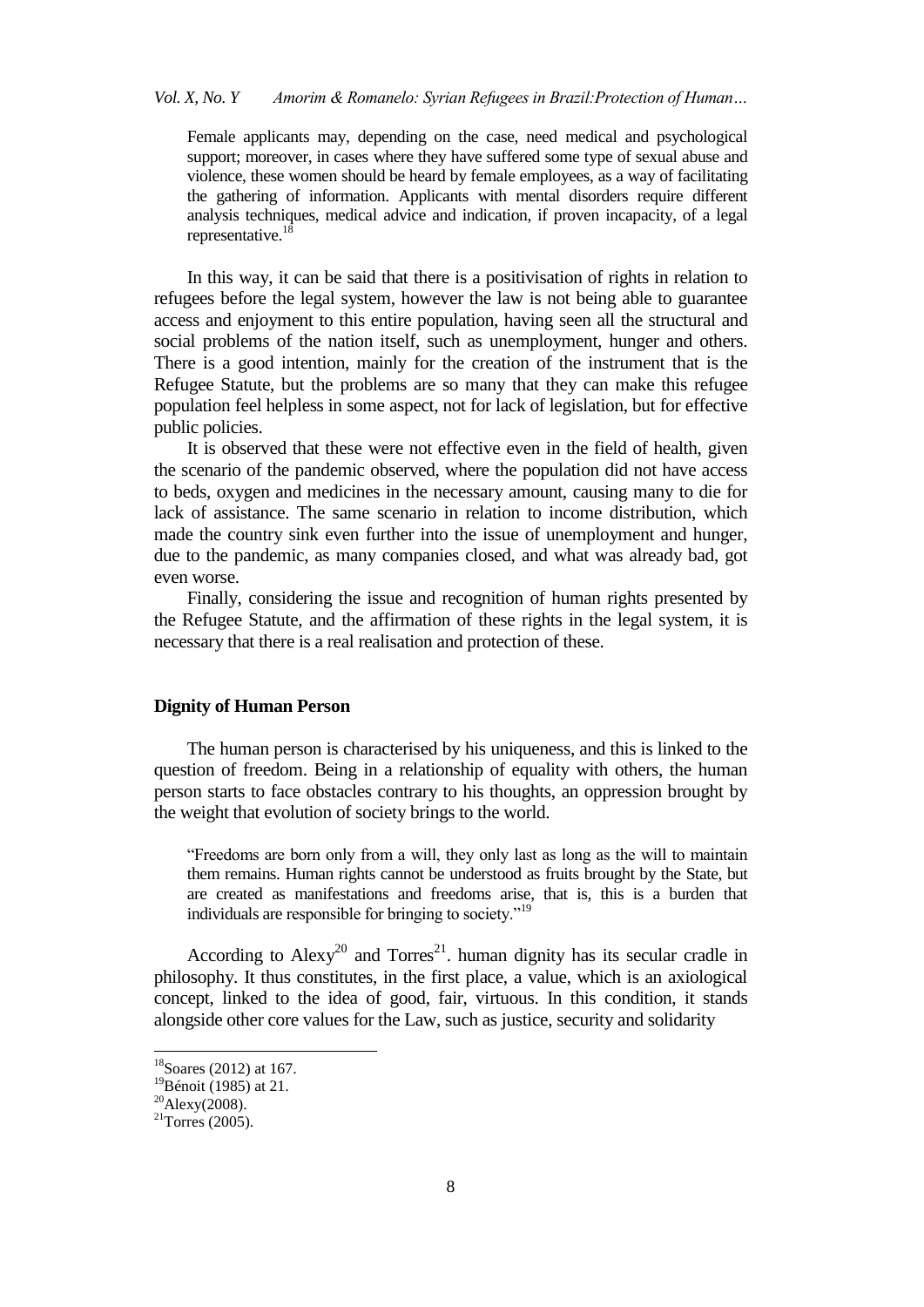# *Athens Journal of Law XY*

Philosophy following evolution shows that there was a clear conceptualisation of what human dignity is, even legally speaking, its definition as a form of protection is very difficult to obtain. According to Barroso<sup>22</sup>. This difficulty is due to the vague and imprecise contours brought about by its porosity and ambiguity, characterizing it as polysemic. Dignity in this matter is closely linked to the quality of it to physical integrity, property, life and others.

"Although the classification effort is indisputable and commendable - because it enables the systematisation and highlights the different rights identified as such evolution has shown the continuous feeding of this category with new rights that scientific elaboration, mainly processed by the action of jurisprudence and doctrine, comes inserting into its context. The adoption of the flexible position, given the generalisation of this field, makes, in our view, the shelter of new rights that, naturally, scientific reflection will identify and bring to the subsequent sanction in positive  $law.$ <sup>23</sup>

The notion of human dignity varies over time, suffering from the impacts brought about by its change as society changes and melds itself to the new imposed standards. Taking into account the historical concept, human dignity has undergone major changes in recent decades, being mentioned in several international documents, Constitutions, laws, processes and others. However, this does not diminish the fact of its difficulty in legal use. All over the world, it has been used to defend many causes, such as hate crimes, euthanasia, suicide, and even religious issues, which is the main instrument of this study.

Mello<sup>24</sup> says that principle is, by definition, the nuclear command of a system, its true foundation, a fundamental disposition that radiates over different norms composing the spirit and serving as a criterion for its exact understanding and intelligence, precisely because it defines logic and rationality of the normative system, in which it gives the tone and gives it a harmonic sense.

Nunes<sup>25</sup> discusses the fact that the dignity of the human person is an achievement that the human being has achieved over time, derived from an ethical-legal reason against the cruelty and atrocities practiced by humans themselves, some against others, in its historical trajectory.

The identification of human dignity as a legal principle has consequences with regard to its content, normative structure, application and its constitutional role. In this way, principles are legal norms that enshrine values without demonstrating specific behaviours. The application in the legal field is different from the rules, and they branch out into rules that condition their scope and meaning. However, it is possible to systematise the modalities of dignity effectiveness, into three categories, being them direct, interpretive and negative.

Despite the above, Szaniawski<sup>26</sup> states that the idea that every human being has dignity is prior to the right, and therefore does not need to be legally recognised

 $^{22}$ Barroro (2000) at 296.

 $^{23}$ Bittar (2003) at 17.

 $^{24}$ Mello (1986) at 230.

 $25$ Nunes (2002) at 40.

<sup>&</sup>lt;sup>26</sup>Szaniawski (2005).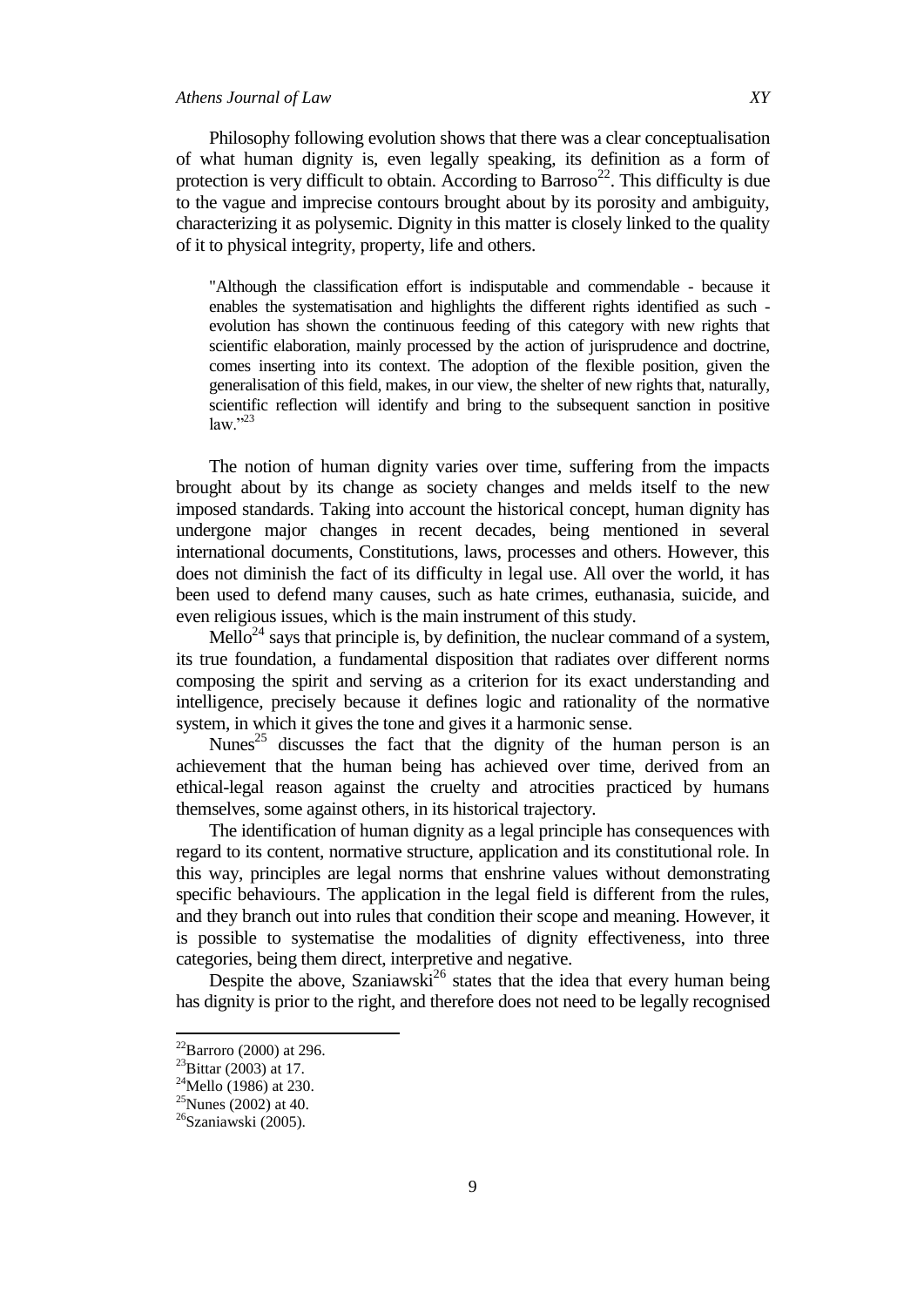in order to exist. Its existence and effectiveness do not require legitimacy, through express recognition by the legal system. However, given the importance of dignity, as a basic principle that underlies the Democratic Rule of Law, it has long been recognised by the legal system of civilised and democratic peoples, as a fundamental legal principle, as a unifying value of other rights fundamental, inserted in the Constitutions, as a fundamental juridical principle.

Direct effectiveness has a real character and focuses on the similarity of a rule, that is, despite appearing vague, every principle will have a nucleus. Interpretative, on the other hand, means that its values and aggregated rules condition the judicial reach of the norms. Finally, the denial implies the suspension of the application of any norm that is in disagreement with the constitutional principles.

Based on this, human dignity is part of fundamental rights, but it cannot be confused with these, as dignity itself is not a fundamental right, due to its weighting with the competition between rights. Although it is characterised as one, it does not have an absolute character, because although it has its value, it can be sacrificed in favour of other social and individual values. Finally, dignity applies in relations between the individual and the State and in private relations.

#### **Freedom of Expression**

According to the Federal Constitution, the expression of thought is free, and anonymity is prohibited. This shows that within the laws, imposed by the Federal Constitution of our country, we have the full right to express opinions, beliefs and others, in this way, we are guaranteed the right to dissent. In addition, you also have the right to abstain, that is, not to express about matters, to remain silent, and it is not legal before the law to force the individual to express their opinions.

Second Coulanges(1971), the awareness of freedom as a power of selfdetermination necessary for the dignity of the human being is contemporary with the liberal ideological conceptions of the eighteenth century, marked by the affirmation of the bourgeoisie against the absolutism of the monarchy at that time. It is noteworthy that freedom for the Greeks was solely the prerogative given to citizens to participate in political decisions and in this differed from classical liberalism.

These ideological conceptions only conferred formal rights of freedom, if they were not opposed to the State, verifying the intangibility of this power, being almost absolute, opposing the character of guardianship that it should have. At this time, several criticisms were imposed on this approach, mainly for not paying attention to the real needs of individuals within society. In this context, figures appeared who presented themselves against this liberal movement, highlighting great figures such as Karl Marx and Friederich Engels, the so-called socialists. On the other hand, the church decided to set its doctrine in repudiation of socialist ideas, promoting protection for the poorest and not the bourgeoisie.

Freedom, as to its content, is characterised by the fact that there is no submission to others, the fact that it is not under the control of third parties, and that it does not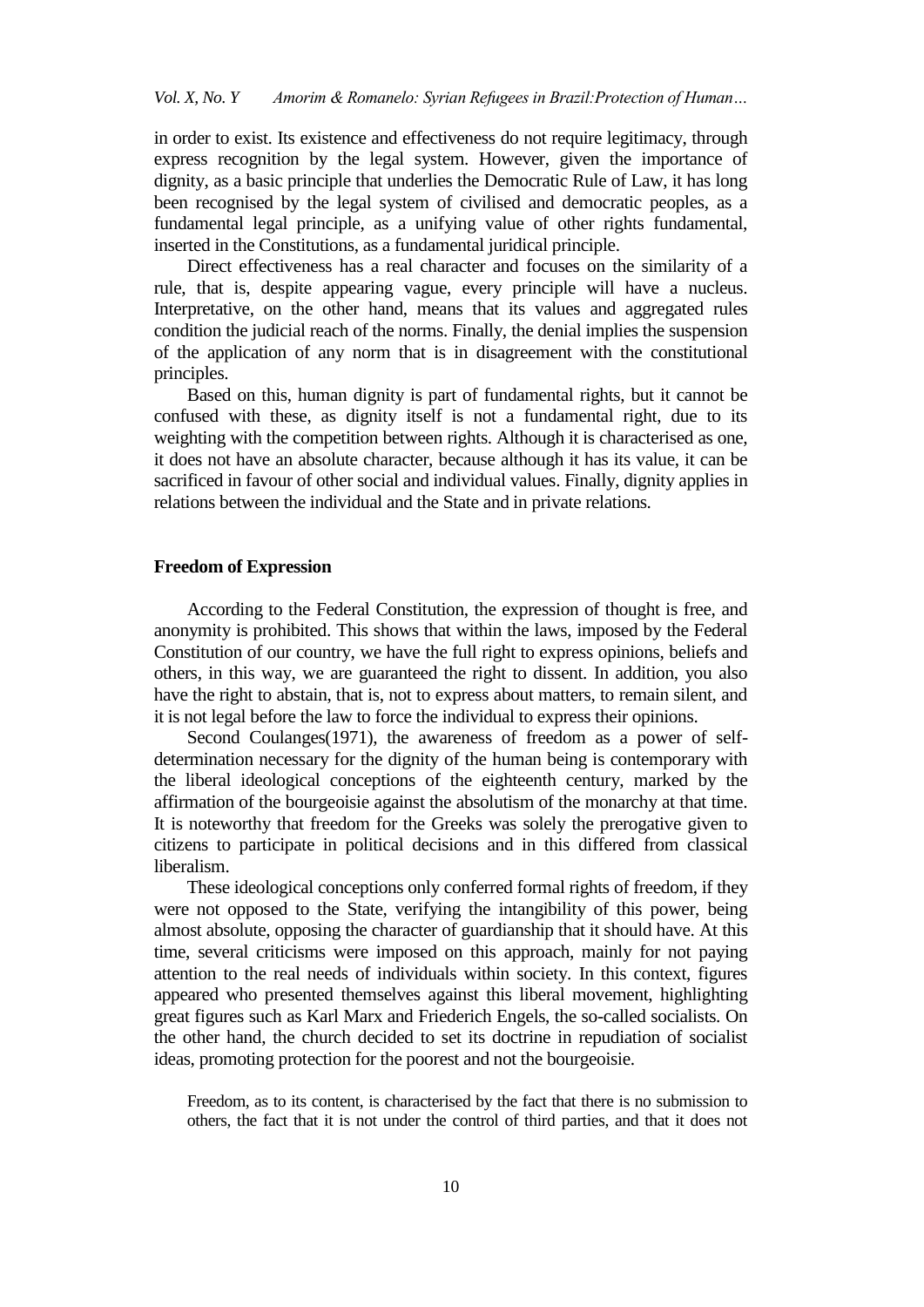suffer from any impositional restrictions, whether from the State or from another individual. There is, therefore, an unmistakable connotation of restriction directed at everyone in society, ensuring the individual to exercise his/her self-determination.<sup>27</sup>

Tue right of expression enables the exposure of beliefs, ideologies, opinions, emotions, being explained by the most diverse platforms, given the technological nature of the current scenario. The protection given to the right of expression enables the dissemination of thinking, with a wide variety of content and messages, as these cannot be restricted, as they are protected by freedom of expression and it has several types that they are complementary to each other.

According to Michelman<sup>28</sup>, with the widespread use of new technologies, undue blocking and exaggerated or illegal control of information directly affect freedom of expression. In this context, we can say that if the virtual world is a representation of the real world, and the internet has become a means of propagating the most diverse types of expressions, it is also necessary to protect their rights, necessary for the maintenance and preservation of the environment.

In the same way that the ease of access to information for a large portion of the population implies several rights that must be protected, there is also the need to suppress these rights, given the problems observed in relation to religious, racial and sexual hate crimes , being an important point to create limits so that everyone can exercise the right of citizenship.

Thus, it can be said that there is an argument in favour of freedom of expression, that is, if there is any doubt about its legitimacy, it should be privileged. In other words, if there are complaints about individual due to an act of a third party that has hurt their concepts and ideological thoughts and they feel harmed, it is up to this party to prove the intent or guilt before the courts. rights.

Freedom of expression is one of the characteristics of current democratic societies, and is even considered a thermometer of the democratic regime. However, it should be noted that such rights are not judged if they are violated with the same appreciation as other causes, therefore, it is necessary to recognise and develop freedom of expression

However, there must be an understanding that freedom of expression is a right of all citizens, and that the State, more specifically the legal bodies, offer protection for such rights not to be harmed. Freedom of expression in the face of discriminatory speeches are subject to the application of the Law, thus allowing the peaceful coexistence of everyday life and multicultural societies. Such freedoms also apply to refugees, who, upon being welcomed by the country, enjoy the same conditions, granting them the right of citizenship.

#### **Religious Freedom**

It is evident that as important as the fundamental right to freedom of expression, we have the fundamental right to religious freedom, whose

 $\overline{\phantom{a}}$ 

 $^{27}$ Burdeau (1972).

 $28$ Michelman (2007) at 51.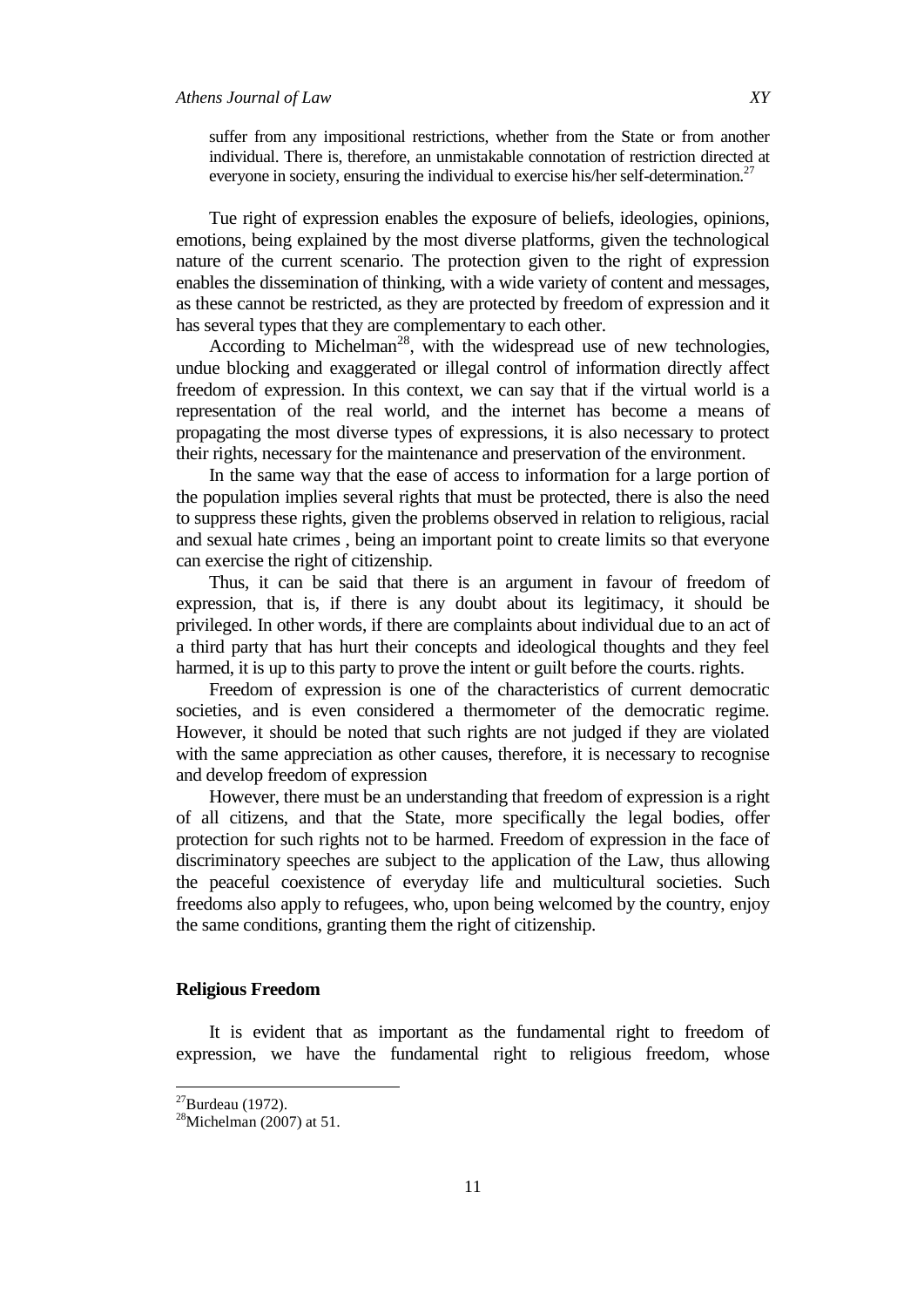constitutional achievement constitutes the true consecration of maturity of a people. This is also provided for by the Federal Constitution, being inviolable the right to freedom of belief, religious cults, as well as the protection of places where they are celebrated.

In a semantic concept, freedom is associated with the absence of limitations, especially the legal one. Berlin<sup>29</sup> states that there are two types of freedom, negative freedom understood by the absence of external limits, and positive freedom, as the possibility of the subject being supported by the State or by society in a given issue.

Based on this, it is possible to affirm that freedom consists in the possibility of conscious coordination of the means necessary to achieve personal happiness. In this way, it is brought into harmony with the conscience of each one, with the agent's interest, therefore, everything that comes to impede that possibility of coordination of the means is contrary to freedom

"Mankind's primitive religion arose primarily from a fear of future events; and it is easy to conceive what ideas of unseen and unknown powers men naturally entertain when they are under the yoke of dark apprehensions of all kinds. This shows that religion was necessary given the need of human beings to find the reasons for their fears and anxieties, and somehow to have support in an entity so that their requests were met, thus causing a certain conformation in the face of the events that afflicting him and also applying to future situations."30

The freedom to choose one's religion, the freedom to adhere to any religious sect, the freedom (or the right) to change religion, but also includes the freedom not to adhere to any religion, as well as the freedom of disbelief, the freedom of to be an atheist and to express agnosticism. But does not understand the freedom to hinder the free exercise of any religion

Religious freedom does not only consist in the State imposing any religion on anyone or preventing anyone from professing a certain belief. It also consists, on the one hand, in the State allowing or enabling those who follow a certain religion to fulfil the duties that flow from it (in matters of worship, family or education, for example) in reasonable terms. On the other hand (and without any contradiction), in the State not imposing or not guaranteeing with the laws the fulfillment of these duties.

According to the United Nations convention of Human Rights, everyone has the right to freedom of thought, conscience and religion; this right implies the freedom to change religion or belief, as well as the freedom to manifest one's religion or belief, alone or in common, both in public and in private, through teaching, practice, worship and rites.

It is noteworthy that for many religious freedom ends up being confused with freedom of conscience, but the latter has broader dimensions, assuming concepts that have no direct relationship with the religious option, belief or worship.

 $^{29}$ Berlin (2002).

<sup>30</sup>Hume (2005).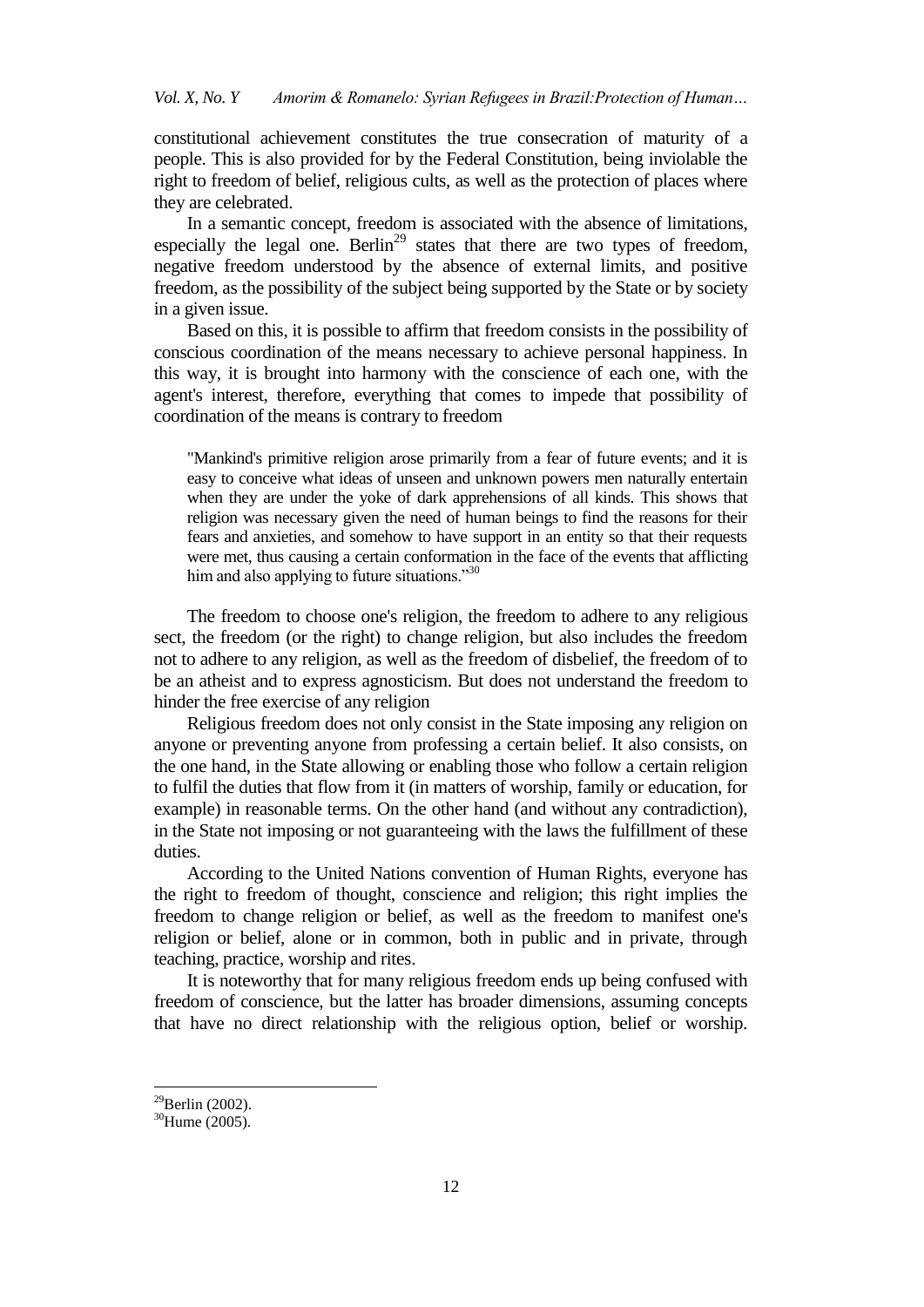Already the first, according to Bobbio $31$ , consists of the right to profess any religion or not to profess any.

It is up to the State not to impose beliefs or prevent them from professing and participating in its services, but rather to protect the most diverse so that they can express themselves and fulfil their duties. Therefore, we can say that all individuals have the right to express themselves in any way they want, with the exception of exaggerations that can also be judged.

Finally, this religious freedom becomes very important for Syrian refugees, who are persecuted by different religions and the imposition of a belief in their country. This, in addition to the reasons for a dignified life, makes them see in other countries an opportunity to change their lives, and get real freedom. It is noteworthy that Brazil is not totally free of problems, but in relation to religious conflicts, wars and other persecutions, there is a smaller reality when compared to other countries, making this the destination of choice for these refugees.

#### **Public Policies for Syrian Refugees**

Law 13445/2017 establishes the guidelines for public policies for emigrants and can be highlighted in its article 3, item XXI - promotion of academic recognition and professional practice in Brazil and in item X - right to public education, discrimination on grounds of nationality and immigration status is prohibited. Therefore, it can be highlighted that education and work are the main forms of insertion in society and a way to promote the dignified development of human beings.

However, for Pereira<sup>32</sup>, public policies are a form of behavioural regulation, that is, they go beyond the role of governments, in other words, they are used as a form of regulation, intervention and incentive.

Pursuant to Law 13,445/2017 in its article 3, XI, some institutions such as the University of São Paulo have promoted the insertion and inclusion of the refugee community. These offer courses in Portuguese, geography and others. In addition, there are institutions that welcome children and babies, through volunteer work, offering painting programs.

Another institution that promotes the issue of public policies through education is UNICAMP, and CONARE itself, when presenting the necessary documentation, may request a vacancy.

Brazil currently has one of the most modern legislation on migration and has advanced in terms of supporting pillars for the full integration of the individual migrant into Brazilian society, as it ensures full access to services and rights.

Nowadays, in order to obtain refugee status, it is necessary for the refugee to be framed in global guidelines defined by UNHCR. However, in Brazil, with Law 9,474 of July 22, 1997, CONARE and the Refugee Statute, the issue of recognition of refugees accelerated, given their urgency in reception, immediately recognizing Syrian immigrants, mainly because of account of the condition in which Syria

 $\overline{\phantom{a}}$ 

 $31$ Bobbio (2004).

<sup>32</sup>Pereira (2005).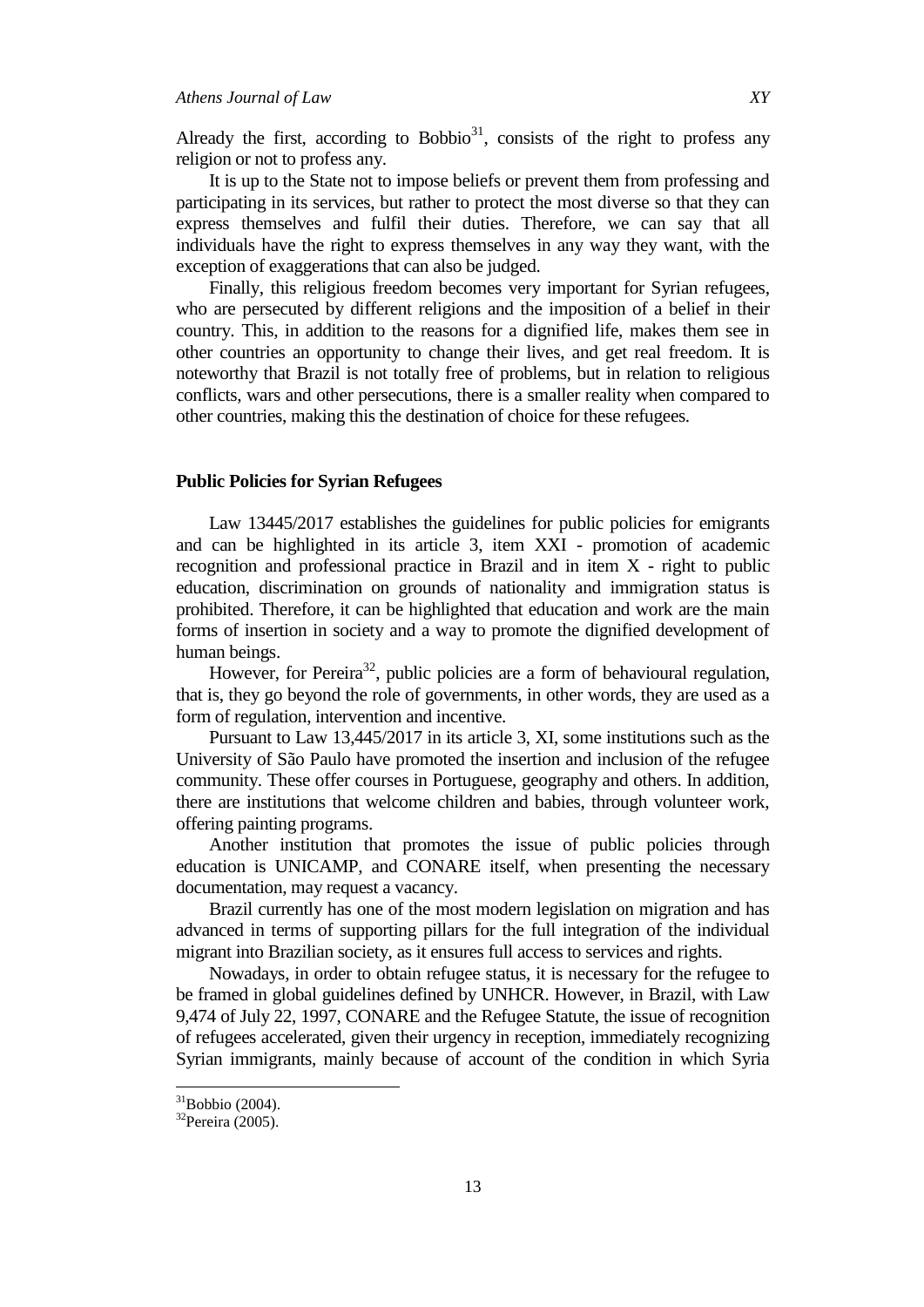finds itself. This made Brazil recognised as an example of empathy with Syrian refugees, as it verified the speed in recognizing their condition, making the borders open.

It is in this sense of integrating and welcoming that public policies are necessary and, in the case of Brazil, they occur in an easier way due to the urgency of helping individuals' needs. The data below show that in 2017, Brazil recognised 310 Syrians, this being the largest participation.





Source: CONARE (2017)

However, it is observed that from now on, the migration of Syrians decreases, giving way to that from Venezuela, which is going through a serious problem in relation to the government, causing it to obtain from now on more requests for asylum/asylum only than Syria.

However, despite the various insertion policies, the country is suffering a major economic crisis, which makes the issue of social development less, directly affecting this refugee population that depends on these public policies, mainly on incentives, work and education to stay in the country. . In a general context, in addition to the native population that goes through structural problems in Brazil, there are refugees, who, in addition to the fact that they are not in their country and need help, deal with financial and economic instability, which in a way afflicts that portion of the population.

In this way, it can be seen that Brazilian legislation assures the migrant individual legal security for his permanence in the national territory, that is, the effective legal status of an international citizen, upon recognition of the refugee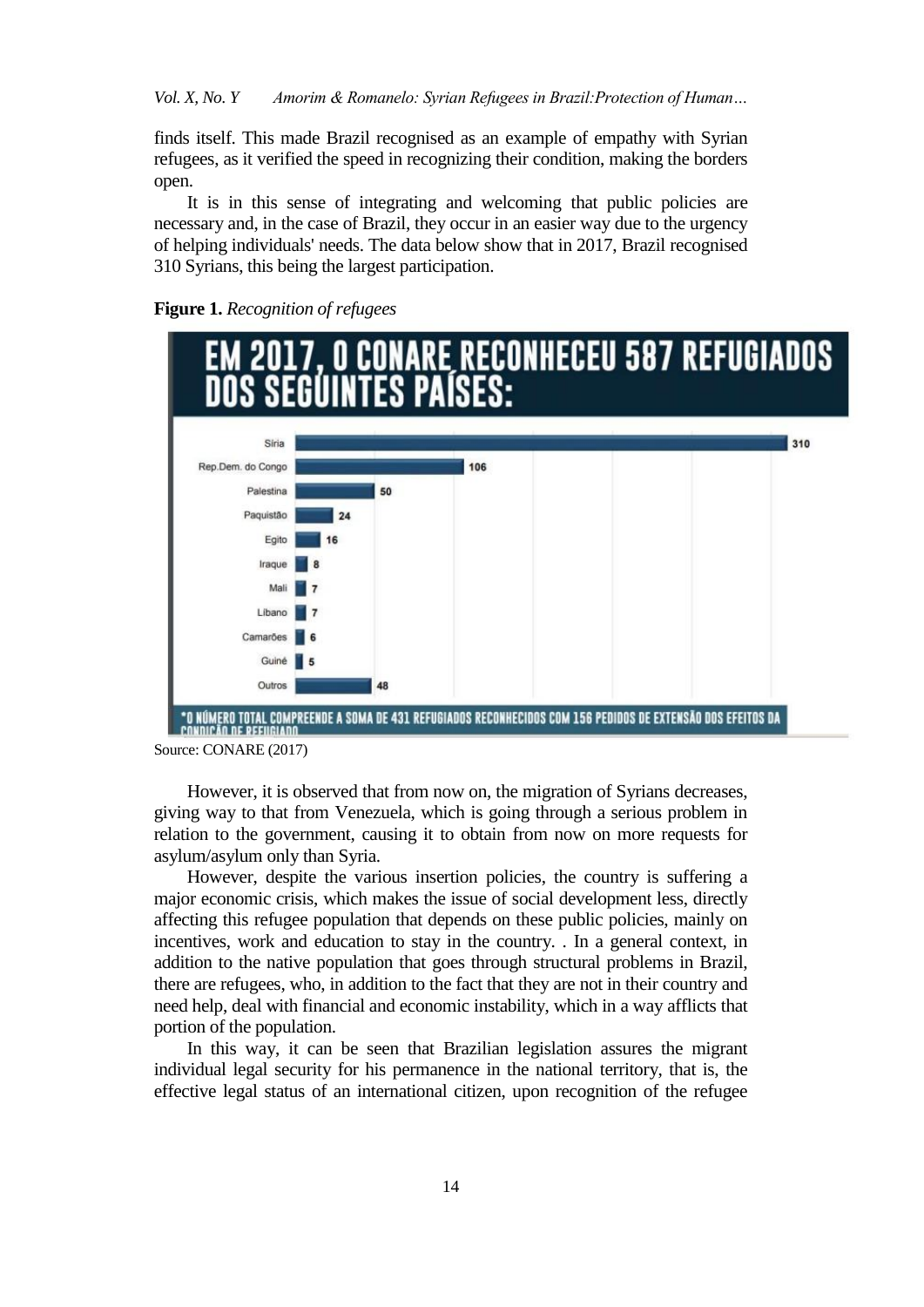status. There is a concern with the parity between the national and the migrant, aiming at an equal treatment in the search for their insertion in the community.

# **Conclusions**

In view of what has been exposed throughout this work, as well as the presentation of the Refugee Statute and the rights as dignity of the human person, freedom of expression and religious freedom, it is clear that from the reception the refugee starts to enjoy rights as native citizens. However, despite the assertion of rights in the legal system and support, this population is still very unprotected, as policies are not effective.

However, this is a structural problem in the country, as the population itself suffers from the absence of these policies that directly affect the country's development, which, thinking about territory, wealth and population, would have great potential to emerge and become a reference in welcoming these and others, guaranteeing the country's development.

It is noteworthy that from the necessary procedures for receiving refugees, being that this concept has changed - as a refugee is anyone who suffers some type of persecution, religious, ethnic and others, and who needs to leave their country, as their life is at risk - now enjoys the same rights as those seen in the Constitution of our country, as well as human dignity, freedom of expression and religious freedom. The last is the most debated, given the persecution in countries due to the imposition of religions.

In this way, it is observed that the general concept in relation to the reception of the Syrian refugees, it advocates the good faith of Brazil in receiving these people and welcoming them, given all the suffering they have experienced previously, a fact that Brazil is leading the ranking in terms of refugees. However, there is a need for public policies that guarantee the protection of these rights, not only for them, but for the population in general.

# **References**

- Alexy, R. (1986). *Teoria dos direitos fundamentais*. Translated by V.A. da Silva (2008) from German *5 th* ed. (2006) of *Theorie der Grundrechte.* San Paulo: Malheiros Editors Ltd.
- Andrade, G.T. (2011). "The Syrian Civil War and The Condition of Refugees: an old problem, "reinvented" by the cruelty of a conflict marked by the inaction of the international community" [Translated from Portuguese], in Revista de Estudos Internacionais 2(2) 121-138.
- Barreto, L.P.T.F. (2010). *Refuge in Brazil – Brazilian refugee protection and its impact on the Americas.* UNHCR and Ministry of Justice, Brazil.
- Barroso, L.R. (2000). *Constitutional law and the effectiveness of its rules*. Rio de Janeiro: Renew.
- Bénoit, F.P. (1985). *Les conditions d'existence des libertes*. Paris: La documentation française.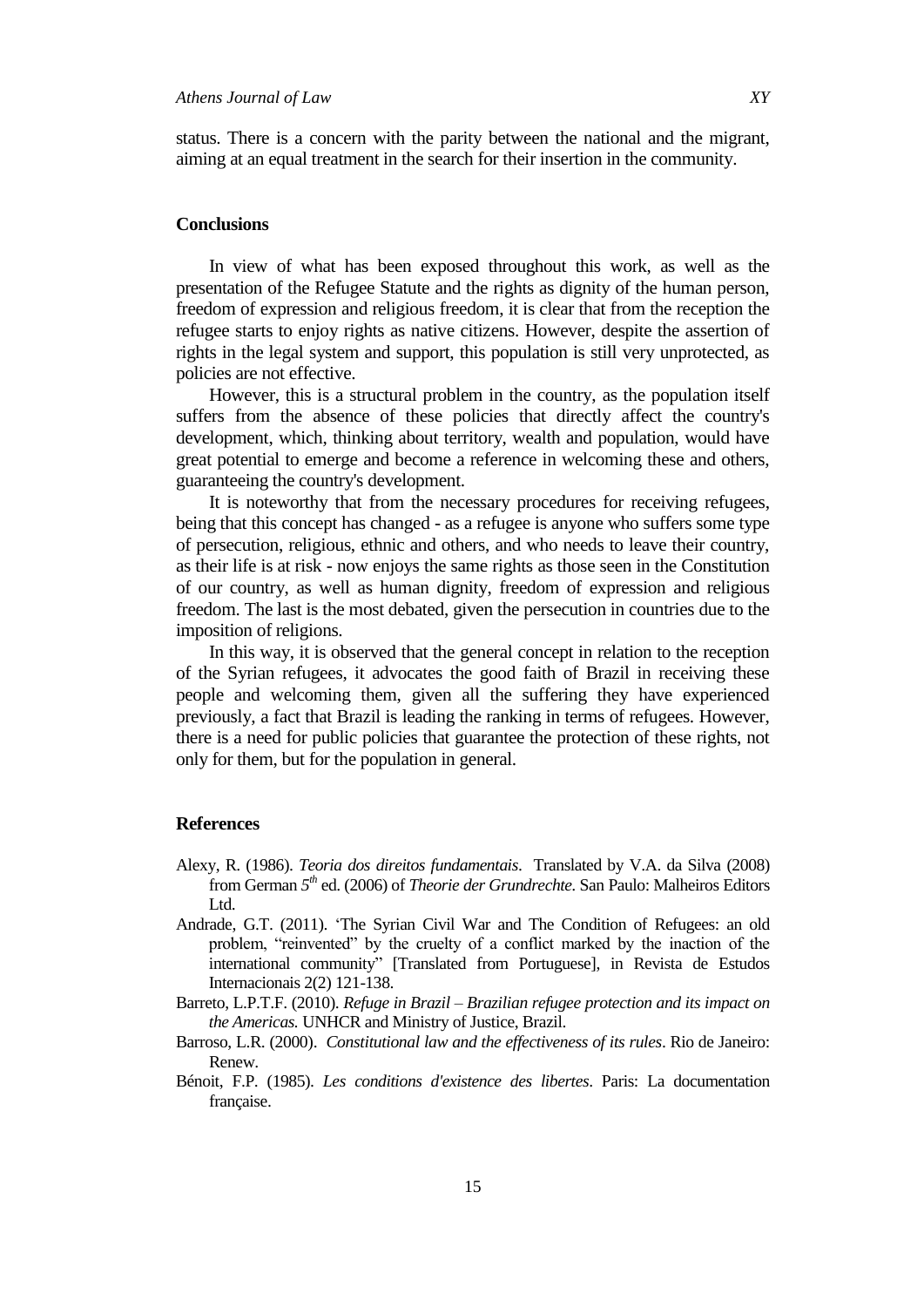*Vol. X, No. Y Amorim & Romanelo: Syrian Refugees in Brazil:Protection of Human…*

- Berlin, I. (2002), *Studies in Humanity: An Anthology of Essays*. São Paulo: Companhia das Letras. 720p.
- Bittar, C.A. (2003). *Personality rights*. 6. ed. Rio de Janeiro: University Forensics.
- Bobbio, N. (2004). The Era of Rights. Translated by Carlos Nelson Coutinho. New ed. Rio de Janeiro: Elsevier.
- Burdeau, G. (1972). *Les libertés publiques*. 4. ed. Paris: Press Universitaires de France,
- Coulanges, F. (1971). The ancient city. Translation by Fernando de Aguiar. Lisbon: Classical.
- CONARE. Refuge in numbers. 2017. At http://portalods.com.br/publicacoes/refugio-emnumeros-3a-edicao.
- Getirana, L.M. & F.S. Lima (2018). "The role of civil society in the reception and integration of asylum seekers" In *International Refugee Law and Brazil. CNPQ*, Ed. Gedai/UFPR.
- Habermas, Judge. (1990). Popular sovereignty as procedure  $-$  a normative concept of public space. Translated by Márcio Suzuki. New studies, São Paulo, Cebrap, n. 26, March 1990.
- Hume, D. (2005). Natural history of religion. São Paulo: Unesp,
- Lacerda, J., Silva, A. & R.V.G. Nunes (2015). The case of Syrian refugees in Brazil and contemporary international politics. http://www.revistadeestudosinternacionais.com/ uepb/index.php/rei/arti-cle/view/209/pdf .
- Mello, C.A.B. (1986). Elements of administrative law. São Paulo: RT.
- Michelman, F.I. (2007). "Relations between democracy and freedom of expression: discussion of some arguments" in Sarlet, I. W. (ed.) *Fundamental Rights, Information Technology and Communication: some approaches*. Porto Alegre: Livraria do Advogado.
- Nunes, L.A.R. (2002). *The constitutional principle of human dignity*. São Paulo: Saraiva.
- Pereira, O.P. (2005). Public policies and social cohesion. Revista Asociación Euro-Americana de Estudios Económicos de Desarrollo Internacional, AEEADE, vol. 5-2.
- Ramos, C.F.O. (2013). The Arab Spring in Egypt and Syria: repercussions on the Israeli-Palestinian conflict - 25-Jul-2013.

http://hdl.handle.net/10400.5/6468.

Soares, C. de O. (2012). International Refugee Law and the Brazilian Legal System: Analysis of the Effectiveness of National Protection. Dissertation in Postgraduate Program in Law, Federal University of Alagoas.

Szaniaski, E. (2005). *Personality rights and their guardianship*.2. ed. São Paulo:RT.

- Torres, R.L. (2005). Constitutional, financial and tax law treaty: constitutional tax values and principles.
- UNHCR (2015). United Nations High Commissioner for Refugees (UNHCR). UNHCR Global Trends 2015. Forced displacement in 2015. https://www.unhcr.org/statistics/ unhcrstats/576408cd7/unhcr-global-trends-2015.html.
- UNHCR (2020). United Nations High Commissioner for Refugees (UNHCR). UNHCR Global Trends Report: Trends at a Glance, Mid-2020. https://www.unhcr.org/5fc50 4d44.pdf.
- UNHCR (2021). United Nations High Commissioner for Refugees (UNHCR). UNHCR Global Appeal. https://repor-ting.unhcr.org/sites/default/files/ga2021/pdf/Global\_Appeal\_2021\_full\_lowres.pdf#\_ga=2.3944057.830164525.1619904770-425095171.16 19742336.